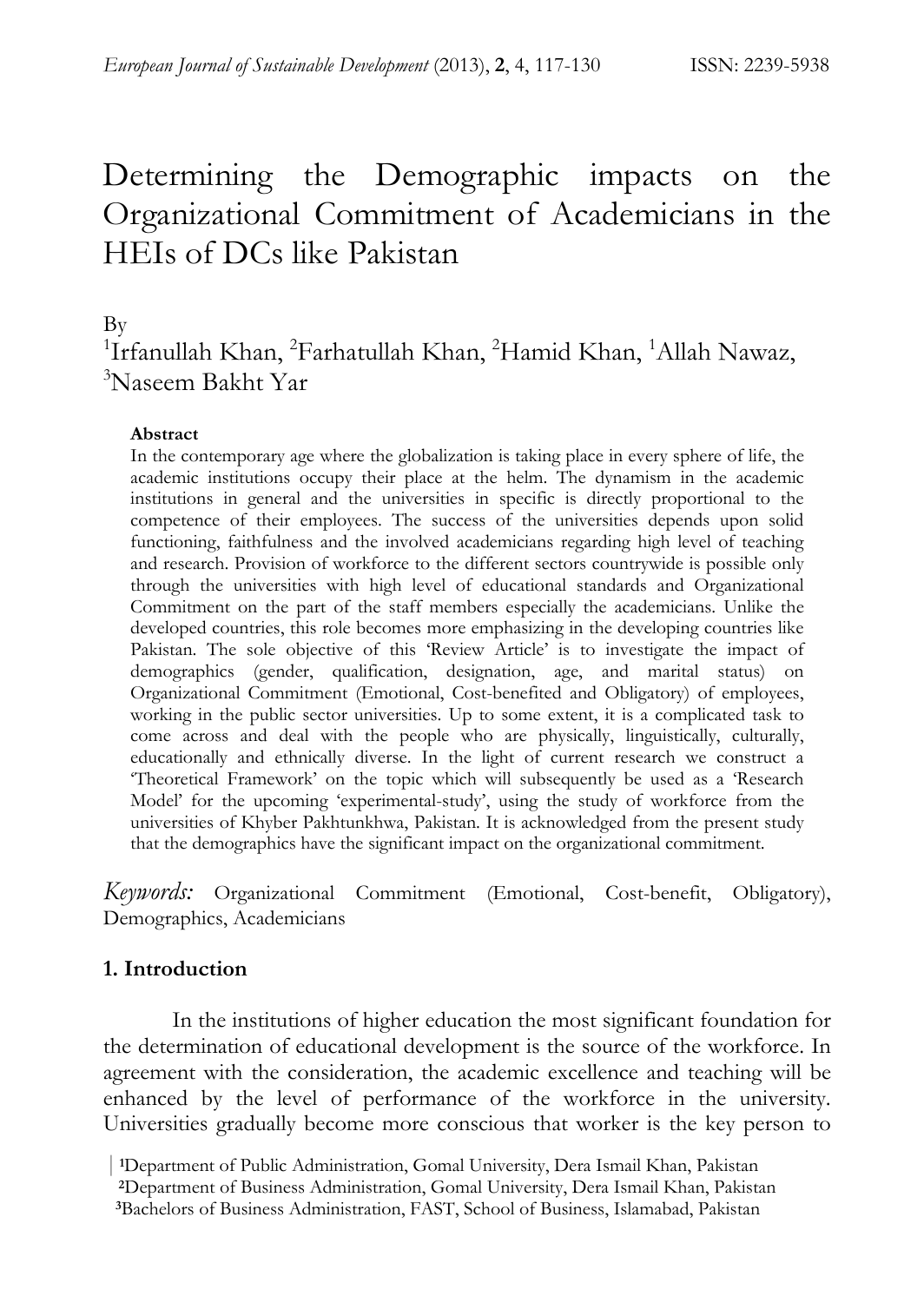their accomplishment and view the mutual correlation between the organization and the worker as a most valuable parameter in development. After joining, the new employees in the university have multi-dimensional impact in many respects. In fact, a fresh employee may face a problem when he/she launches his/her career in the university. The university, in this regard, should focus on how to decrease his/her hesitations and fears (Judeh et al, 2011). A consistent, leading and the dedicated employees in the public sector organizations, mostly universities, have comparatively more elevated levels of organizational commitment. If workforce is dedicated, emotionally involved and have identification with their organization, then they are more likely to continue with the organization (Meyer & Stanley, 2002).

Organization is a composition which is shaped by people, who have dissimilar characters, feelings, prospects, practices, levels of education and have come together to achieve the same goals. In addition, to maintain the stability in the organization, it must have a well built constitution, mission and vision parallel to the organizational culture and standards, show elevated performance by functioning with competent and extremely committed workforce. In the meanwhile the success of organization is interrelated with "individuals" factor, which has the most important place along with all the production factors. Commitment, faithfulness and contribution of workforce to organizations bring settings for the accurate strategies and a standard working for the organizations (Hakan et al, 2011).

The perception of the psychosomatic agreement has been generally utilized in the organizational psychology literature. It provides means of examining and investigating the changing association between employers and their workers. For instance, a worker may do a lot of things for their organization by putting in additional time at work, effective and being faithful to their organization. In return she/he expects from the organization to provide leading work, values, promotion chances, training and job protection (Theron et al, 2011). Organizations require a well dedicated workforce to attain their goals and objectives in a well organized and effectual manner. Organizational commitment involves worker's psychosomatic status that makes them more dedicated to their work and their organization. Organizational commitment has been a highly appreciated research topic among organizational and behavioral researchers for decades. It is all because that employee commitment is usually regarded as one of the key determinants of organizational effectiveness and output (Judeh et al, 2011).

# **1.1 Definition**

The perception of the psychosomatic agreement has been mostly used in organizational psychology literature by means of examining and exploring the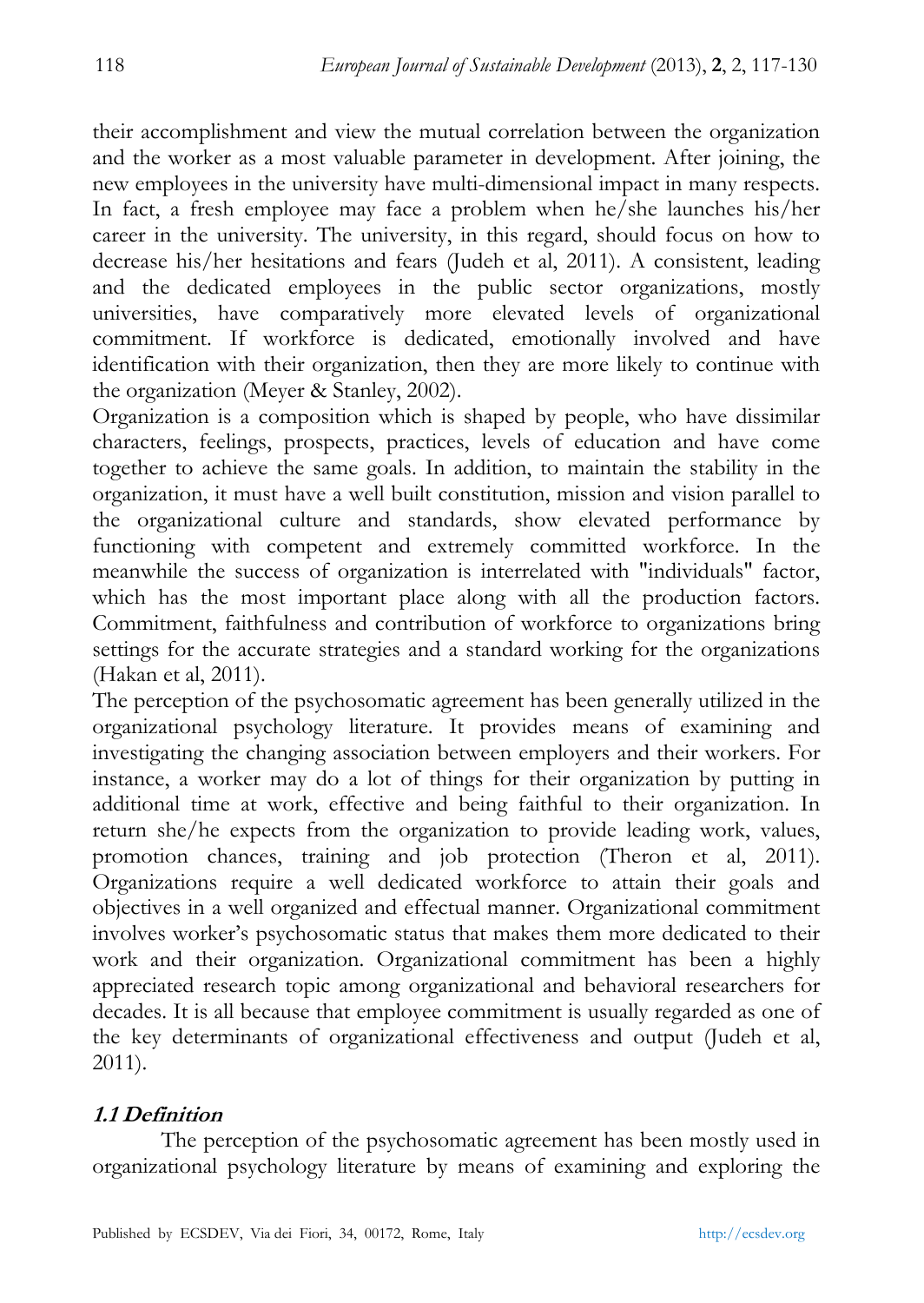changing association between the organization and their workers. The measures that employers take on through restructuring can affect employees to believe that the psychosomatic contract has been undermined (Theron et al, 2011). The tenure of committed employees increases the credibility of the organization and makes available the prerequisite for the improvement and development of the organization and as a result, it leads the organization towards economic prosperity and betterment (Kargar et al, 2012). The organizational commitment amounts to the general normative pressures that are sustained by the employees to accomplish their organizational responsibilities, the emotional attention towards the organization and the psychosomatic state that forces the employee to continue in the organization. To enhance the degree of worker's organizational commitment and their performances, the supervisors should be fair in their decisions and actions towards their workers (Turgut et al, 2012). Organizational commitment can be defined as a psychosomatic state that builds the workers behaviors in the organizations. Organizational commitment implies the intention of the workers to prolong their occupancy in an organization or not (Balay et al, 2010).

#### **1.2 Types of Organizational Commitment**

The types of organizational commitment are emotional, cost-benefited and the obligatory feelings. However, each of the three is essential to complete the phenomenon and each of these aspects is therefore equally significant. Any attempt to determine the existence and the level of commitment must comprise the computation of affective, continuance and normative contents of the organizational behavior (Marmaya et al, 2011). Simultaneously, the organizational commitment of the workforce varies and depends upon the organizational antecedents. For instance, working practices and individual characteristics influence the affective commitment (emotional); perceptions of work substitutes and the cost of leaving the work influence continuance commitment (costbenefit) and last but not the least, the social and intellectual orientations of the employees have sound effects on normative commitment (obligatory feelings) (Adekola, 2012). There is some categorization made to examine organizational commitment. Usually, three dimensions of organizational commitment are mentioned in this categorization. The common three classifications have been generally used in the studies made upon the organizational commitment (Rehman et al, 2012).

#### **1.2.1 Affective Commitment (Emotional)**

Affective commitment is examined as the employee's emotional attachment to the organization. As a result, the individual strongly identifies the objectives of the organization and wishes to stay as the member of the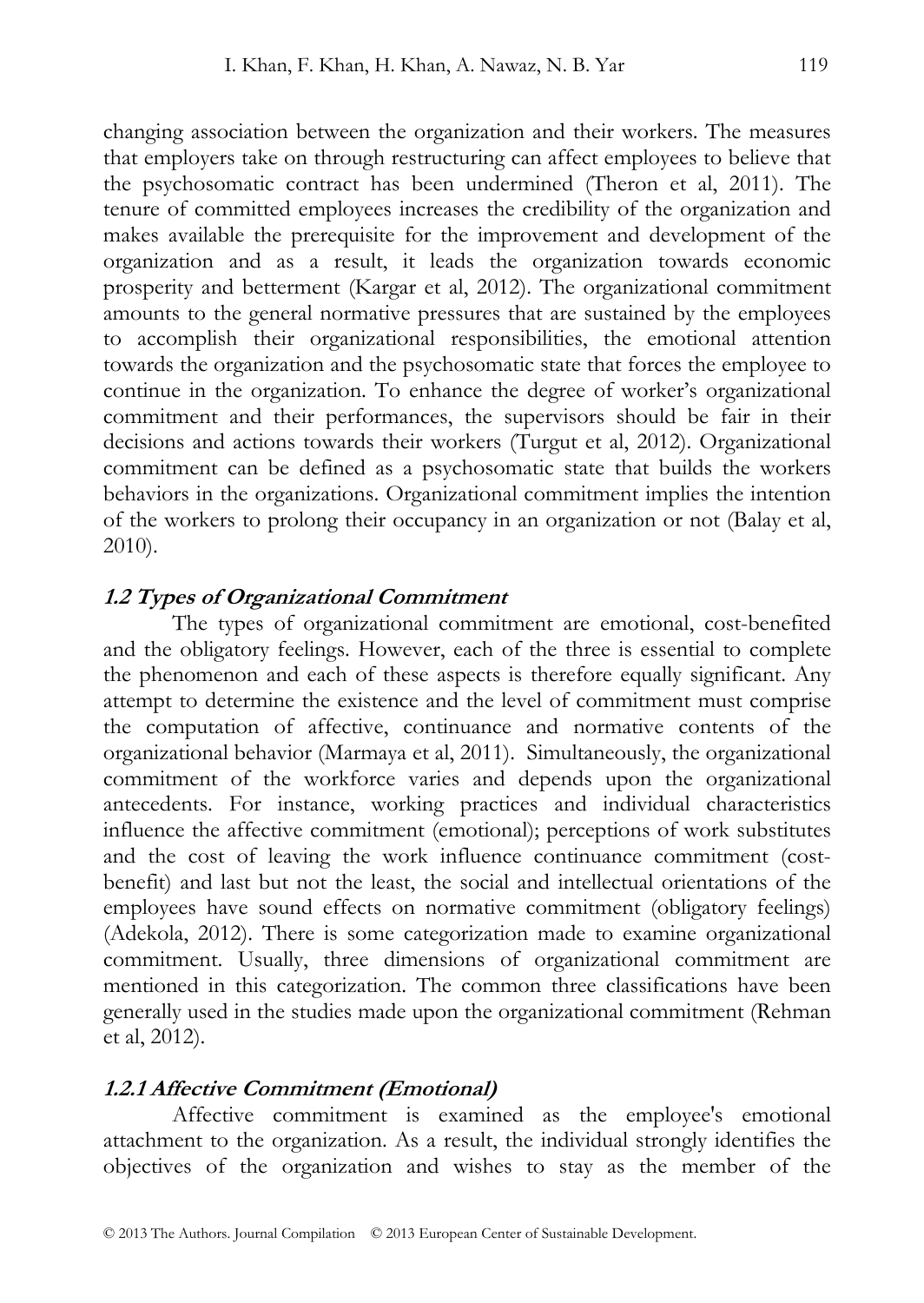organization (Malik et al, 2010). Workforce who is committed to their organization will have a well-built aspiration to continue as a member of a particular organization. Employees who have strong emotional commitment will be more probable to remain happier in the organization because they want to continue. They will like most to carry on the efforts for the organization when they have the same opinion with the organizational objectives. To give confidence to employees' sense of belonging to the organization, educational institutions could empower their employees by focusing upon the four cognitions of psychosomatic empowerment: meaning, capability, autonomy and impact. The organizations must empower their workforce to make a decision how to accomplish their tasks concerning their work (Choong et al., 2012).

Emotional commitment refers to the affective bond and recognition of the organization on the part of the workforce. In addition, emotional commitment is found to be an important forecaster of faculties those who intend to leave. The worker who has apparently higher affective commitment will show high expectancy rate to continue in their respective organization. If a worker does not possess any sense of belonging with the organization then they have a little tendency to be emotionally involved in the organization. Emotional commitment is the optimistic expressive connection of the workforce with the organization. A worker, who is emotionally committed, strongly identifies the objectives of the organization and wishes to continue as a part of the organization (Marmaya et al, 2011).

# **1.2.2 Continuance Commitment (Cost-benefit)**

Continuance commitment builds upon the apparent cost (gain against loss) and requires that the worker should be conscious of these gains and losses. Cost-benefit commitment is a willingness of employee to continue in an organization for the reason that the individual investment in the shape of transferable and nontransferable investments like secure operational associations with co-worker, retirement benefits, career savings and obtained work abilities which are distinctive to a particular organization. In addition, years of employment spent in an organization, participation in the society where the organization is situated and additional benefits that make it too expensive for one to leave and seem to be for job in another place (Adekola, 2012). In the comparison of three types of organizational commitment, cost -benefit commitment has an optimistic and important impact on worker's job performance (Riaz et al, 2010). Cost-benefit commitment is a consequence of the assumption of benefit, associated by means of staying in and the assumption of cost associated by quitting an organization. If an employee distinguishes that the cost of quitting is much more than the benefits of continuance in the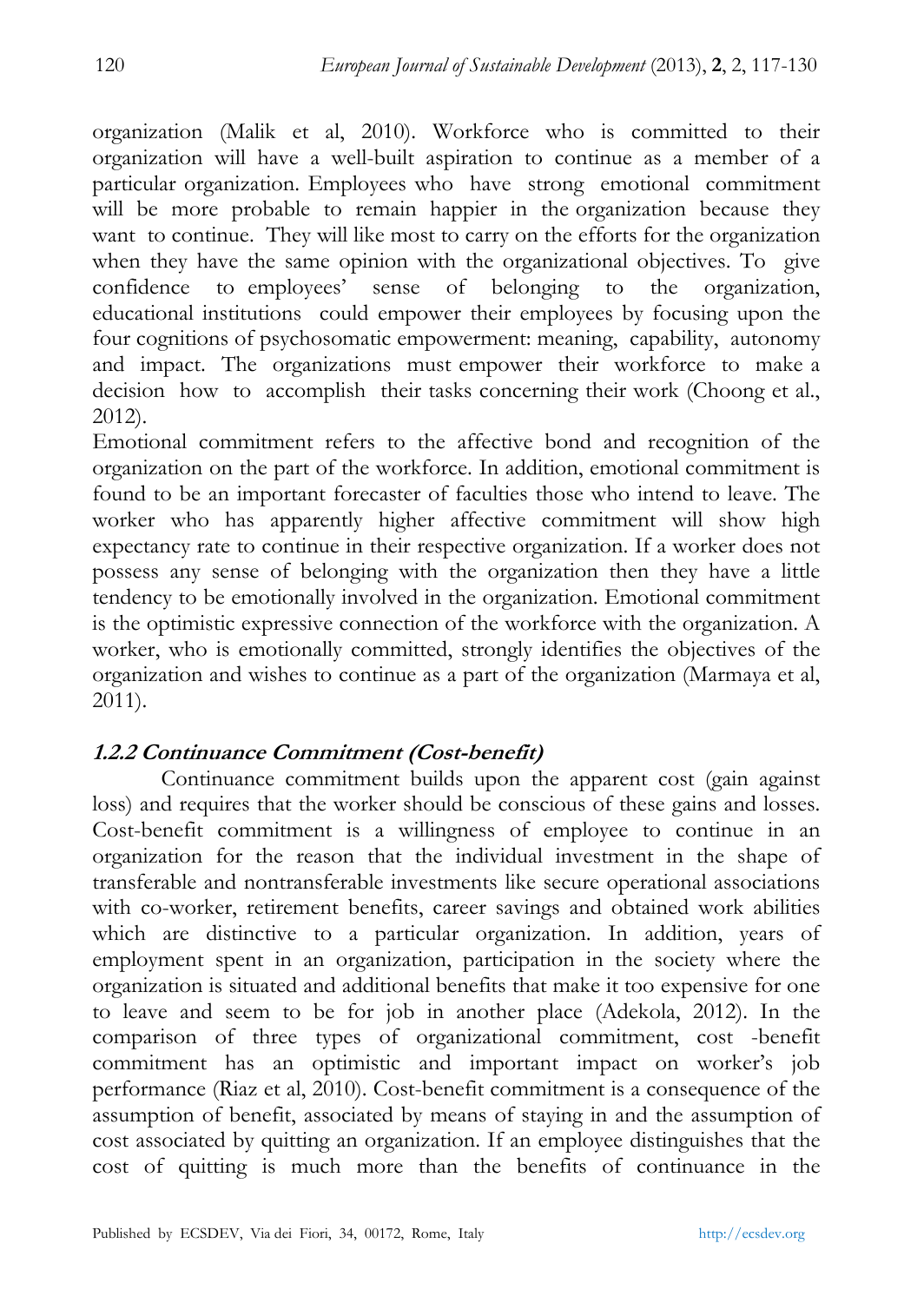organization, then the particular employee will plan to stay rather than to quit the organization. Cost-benefit commitment is the material benefits gained from being with the organization (Akintayo, 2010).

#### **1.2.3 Normative Commitment (Obligatory)**

Normative commitment is a feeling of ethical responsibility to continue with the organization. The employee commits to and remains with an organization due to sense of obligation. For instance, the organization may have invested capital in preparation of an employee who then feels a liability to put forth and make an effort on the job and prolong with the organization to pay back the debt. It is a sign of an internalized standard, developed earlier when the individual joins the organization in the course of family or other socialization course of action, that one should be faithful to one's organization. Obligatory commitment is the consequence of employee's sense of obligation to be and will remain as member of the organization (Saifuddin & Nawaz, 2012). The decision to quit or continue is in fact based upon the individual employee's faith of the accurate and ethical thing to do for the betterment of an organization. If an individual employee feels that he or she should be faithful to his/her relevant organization then he or she should continue as a part of the particular organization (Choong et al., 2012).

#### **1.3 Impacts of demographics on Academicians**

There is a need to identify the bond between employees and organizations in terms of conceptual framework of organizational commitment and its demographics. The socio-economic features of a community are age, gender, education standard, income level, marital status, occupation, religion, birth rate, death rate, average size of a family, average age at marriage. A census is a compilation of a demographic factors linked with each member of a community. Literature related to organizational commitment shows a number of variables which determine organizational commitment. Some of these are**;**  gender, qualification, designation, age and marital status, used as demographic variables. In the same way, if employees are well satisfied demographically and develop high degree of job satisfaction with their jobs then they will more likely to be committed to the organization than in case of those, who are not satisfied with their jobs due to the same factors (Akintayo et al, 2010).

#### **1.3.1 Marital status**

The condition of being married or unmarried is called the marital status of male/female. Marital status has emerged as a reliable predictor of organizational commitment. Married people are more loyal to their organization than unmarried. Married people have more family obligations and require more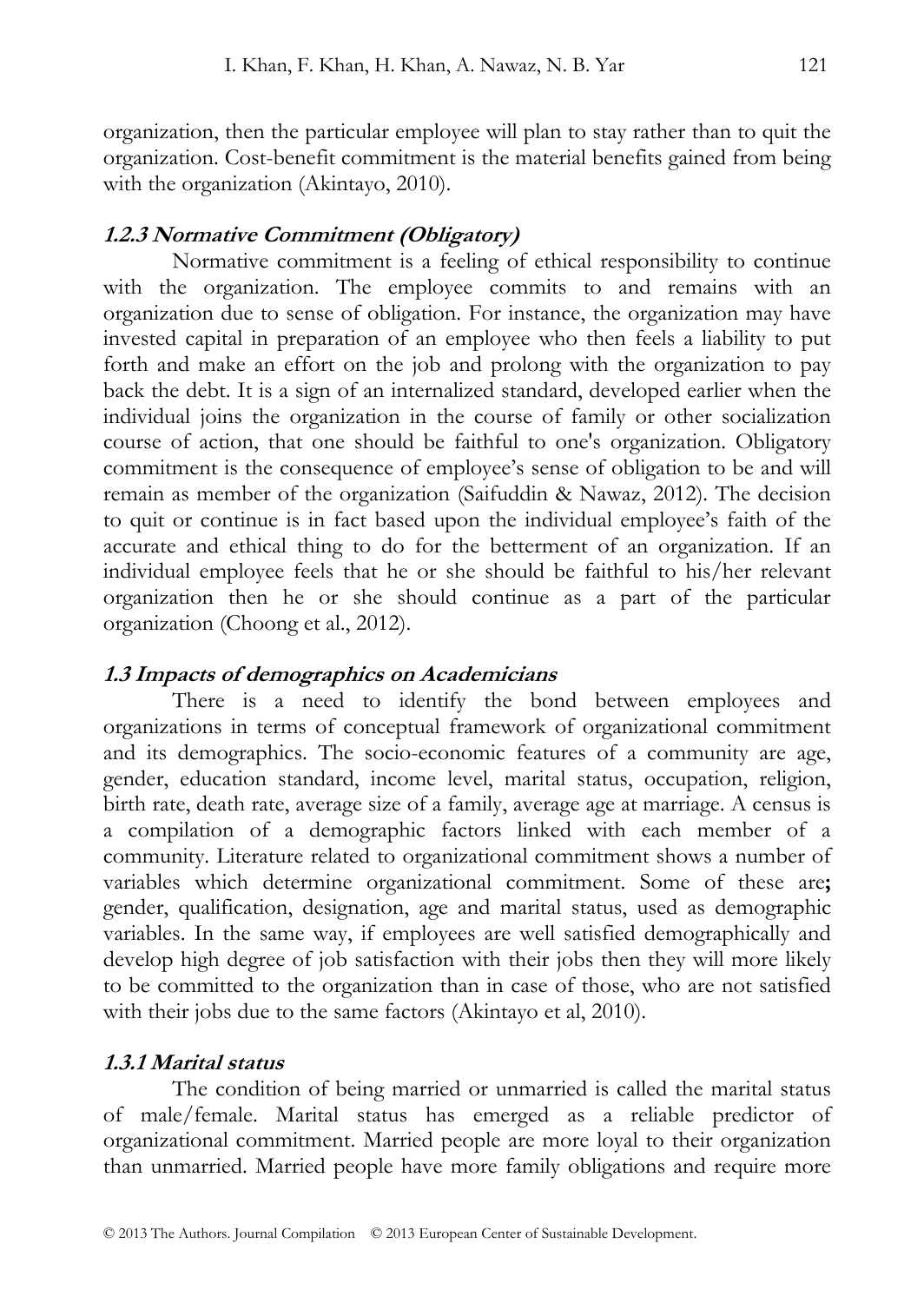stability and security regarding their jobs. Therefore, they are expected to be more committed to their current organization, they are working in, then their unmarried counterparts. In the light of the findings and their details, it was concluded that marital status is positively associated to the organizational commitment (Ishfaq et al, 2010). Related to his/her domestic responsibilities, an individual invests in his/her organization to a higher level in every respect e.g. potential skills, time, overtime etc. He/she definitely shows more loyalty towards their job and the concerned organization as far as the job offers from other organizations are concerned. The level of expectations on the part of both the employee and the employer will go higher in result. In turn, the organization will be ethically bound to return in the kind of monitory benefits during and after the service tenure of the employee. In short the marital status plays a vital role in developing organizational commitment (Saifuddin & Nawaz, 2012).

#### **1.3.2 Qualification**

A quality or accomplishment that makes someone suitable for a particular job or activity is stated as qualifications. Level of education is likely to have a negative association with organizational commitment. The justification for this prediction is that people with low levels of educations usually have more difficulty to change their jobs and consequently show a greater commitment to their organizations. The literature shows that highly qualified employees are considered to be more committed due to their awareness about the organizational attitude with respect to those who are less qualified (Akintayo et al, 2010). Qualification plays a leading role in the development of the organizational commitment. As the individual's qualification gets better, their sense of belongingness is improved regarding the organizational commitment. When institutions employ a qualified workforce then the performance and the productivity of the institutions will be marvelous in direct proportion (Nawaz & Kundi, 2010). Last but not the least, qualification and organizational commitment go parallel and the both culminates at the organizational development.

#### **1.3.3 Designation**

The phenomenon of choosing a place for a special purpose or giving it a special status is called designation. Moreover, organizational commitment and its three types represent positive and negative association with demographics like age, gender, education, job status, designation, and organizational tenure variables. Academicians working in Pakistani context and the world over should pay particular attention to antecedents of organizational commitment and all the other factors which develop the workforce commitment (Riaz et al, 2010). Many organizations facing productivity problem should get solution of increased employee's performance by enhancing their commitment. The literature shows a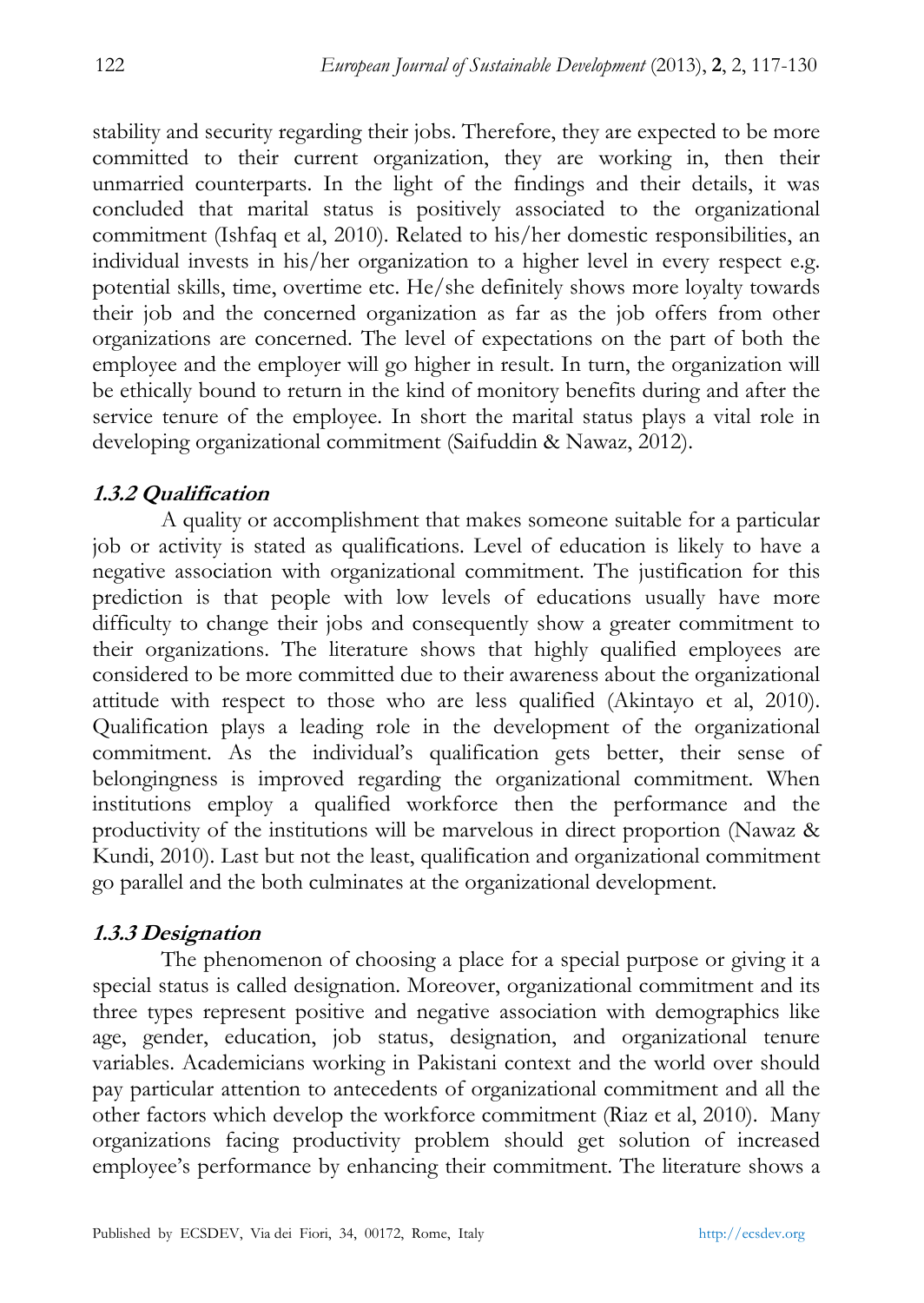very little connection of designation with the organizational commitment regarding the faculties but it is also the fact that the individuals on high ranks show more commitment to their institution instead of those who are low in their ranks. The institutions must formulate such policies towards their low rank workers which may boost them in many respects to improve their organizational commitment (Nawaz & Kundi, 2010).

#### **1.3.4 Gender**

The state of being male or female, especially with reference to social and cultural differences rather than biological ones. The studies about the organizational commitment have been made in relation to individual features such as gender, tenure, income, and marital status; or to some organizational variables like organizational culture and values, and organizational size. There are also many studies to examine the effects of gender on the organizational commitment, job satisfaction, performance, absenteeism, and intention to leave (Balay et al, 2010). As traditional organizations are masculine oriented, females working in the organizations are considered to be less committed. The other side of the picture is that the organizations where female and male work together, the level of efficiency and output regarding productivity gets enhanced. Parallel to it, the graph organizational commitment also goes up. Among many causes behind, some of them are, sense of competition, high input due to less absenteeism and greater professionalism (Kargar et al, 2012). The studies revealed that the women are more concerned about their tasks and put more labor for achieving the same. While on the other hand, the men though physically strong are studied as lethargic and possesses a mindset which is less task oriented. Now, if the both male and female work in the same organization, the male workers, due to their muscular instincts would definitely aspire to overwhelm the spheres of efficiency and output. Consequently, this phenomenon will augment the organizational commitment (Saifuddin & Nawaz, 2012).

#### **1.3.5 Age**

That part of the duration of a being, which is between his/her beginning and any the stipulated time. Research has revealed that age is positively related to organizational commitment". Research on job satisfaction is replete with the studies exploring the impacts of personal and demographic attributes of the employees on their organizational attitudes like organizational commitment (Isaiah et al, 2006). More than many employees were only conscious of maintaining their working hours largely oblivious of their family demands. However, since the World War II, because of the labor unions, the employees became more conscious of the working hours and better packages along with the benefits so that they could balance their working hours and the family life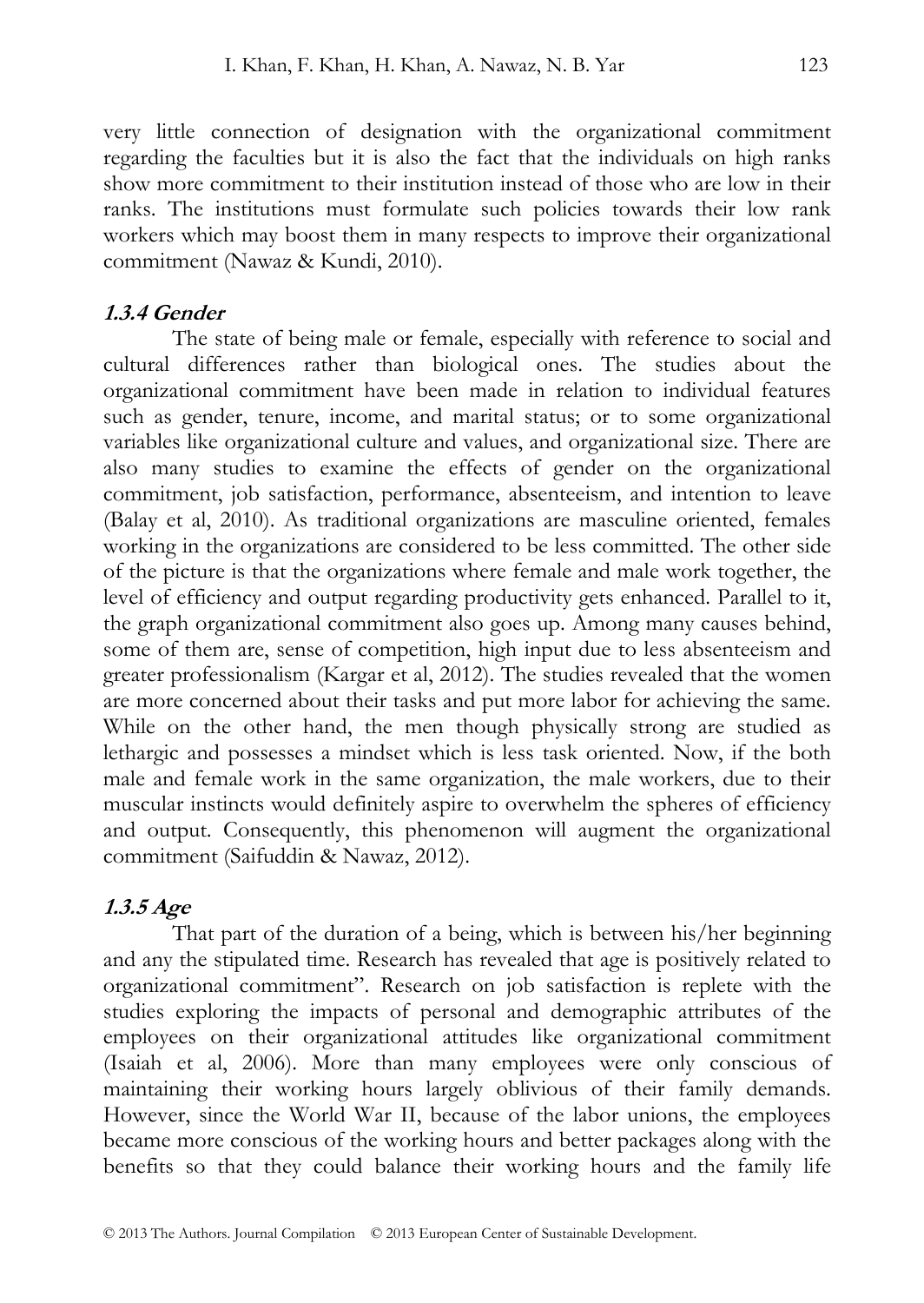(Akintayo et al, 2010). As the person grows older, his/her sense of obligations also gains maturity. Along, the chances for the switchovers also dwindle. Resultantly the individuals in the high age group possess more organizational commitment as compared to fresh entries. Moreover, this phenomenon is also supported by the monetary benefits like pay, pension, funds, allowances (Nawaz & Kundi, 2010).

#### **2. OC in Higher Education Institutions**

Educational institutions are performing a fundamental responsibility in the success and development of the any country by providing the standard education to the next generation (Rehman et al, 2012). It is significant that all the current sources should be explored and exploited those which correspond with the aims of the organization. Also, in the institution of higher education the most important foundation for the persisting educational development is the provision of highly skilled workforce. In the case of higher educational institutions, there is a direct proportion between the educated human resources and the responsibilities at the national level in every sphere of life. The development in the academic institutions is gauged in the context of subject specialists in the different fields of national development. But this phenomenon is strongly correlated between the organization and its employees regarding their commitment (Bashir et al, 2011).

 One of the leading update is the 'Organizational Commitment' among the university employees, mainly the teaching faculty. Academic workforce must be facilitated to update their knowledge and abilities, followed by sound increases in the financial resources and correspondence of admiration and recognition (Saifuddin & Nawaz, 2012). Commitment is considered as a work related feelings, reflecting employees' work contribution and intentions to carry on their efforts in the organization. From this view, organizational commitment is defined as a psychosomatic attachment with which the workforce shows their participation in the work, faithfulness to the organization and self-assurance in the organizational standards. This concept about the organizational commitment is defined as shared philosophies, ideologies, standards, suppositions, attitudes, prospects, approaches and norms in organizations. Shared meanings, attitudes and standards are the main mechanism of the organizational culture and they eventually form employees' behaviors in the organizations (Balay et al, 2010).

 Organizational commitment is the strong point of the sentiment of dependability that an employee possesses towards the mission of the educational institution. It is argued that the elevated degree of effort invested by employees with high degree of organizational commitment would go ahead to higher degree of performance and efficiency at both the individual and the organizational level.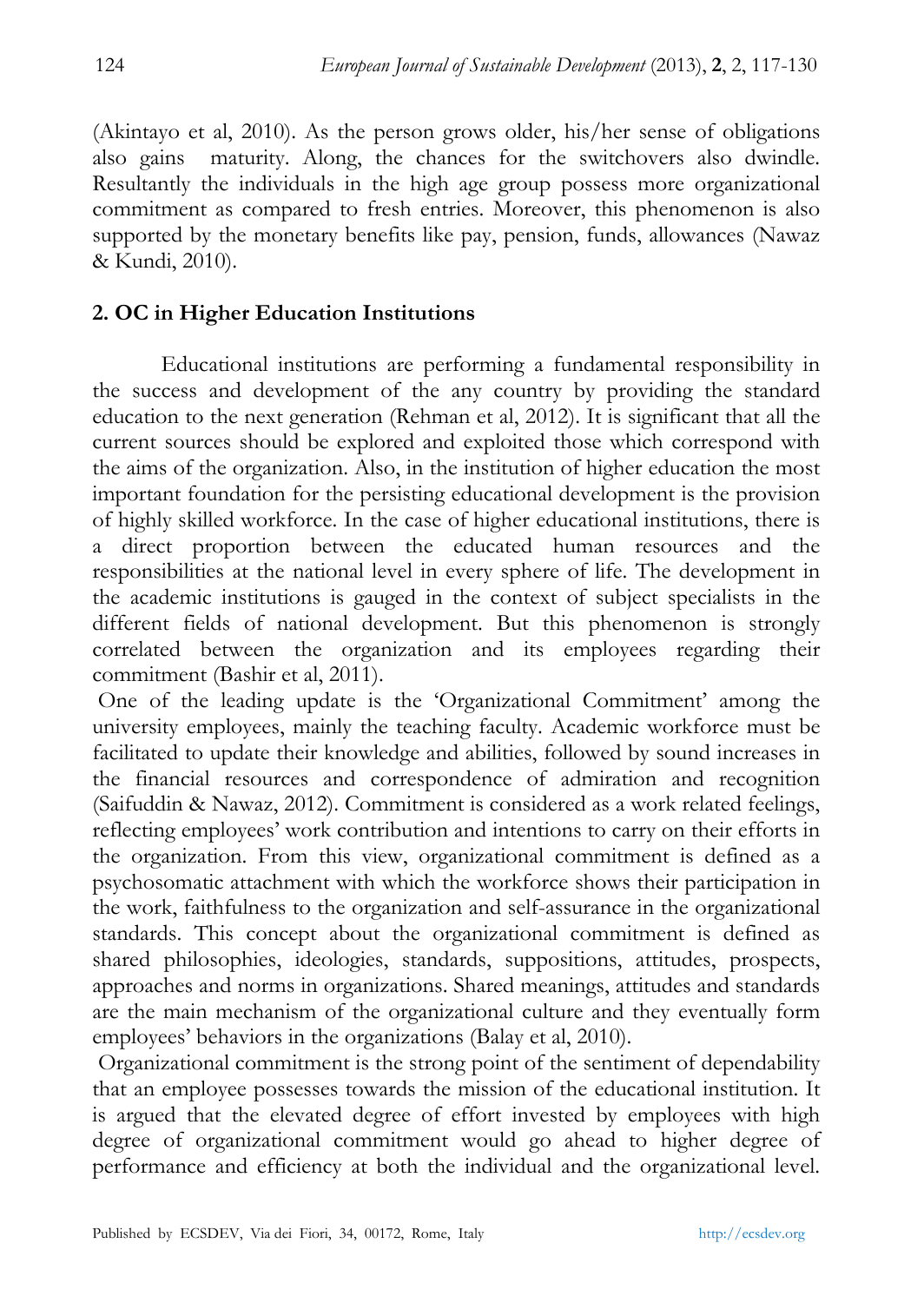Committed workforce is the greatest asset of the higher educational institutions and in turn to make sure, the outstanding and knowledgeable academic staff will always be emotionally involved with the educational institutions and will receive a special attention from their superiors. Furthermore, when dedicated academician leaves, the University will be burdened with elevated cost and implications for the education system. Committed and qualified academicians will take along them their teaching abilities and knowledge (Theron et al, 2011).

#### **3. OC IN HEIs OF PAKISTAN**

Pakistan is a developing country located in South Asia. The country is facing some grave problems in the socio-economic sphere. The economic graph is going down and the indexes in the stock exchanges of the country are facing day to day problems. The reason behind is the inflation rate, poverty level and the alarming unemployment. The short sighted policies and lack of deliverance on the part of the government is further augmenting the problems stated above. Moreover, the decline in the power sector has badly hit the industrial base of the country. It has also increased the unemployment among the skilled and unskilled labor. The job opportunities have fallen to a minimum level in industries. In this scenario the academic institutions can provide the best replacement regarding the job opportunities. In this regard the public sector educational organizations are considered as the best option for the job seekers. The reason is the job security, the pension benefits, the children education, the residencies provided officially etc. In the light of above prospective benefits, the public universities are deemed as one of the respectable professions in all respects (Nawaz & Kundi, 2010).

 There is a continuous increase in the number of public and private higher educational institutions in Pakistan. These institutions in the country are presently facing some very distinct problems regarding frequent environmental alteration as they effort to meet the human resource demands from a variety of industries. In the meanwhile, institutions are inquired to reexamine their responsibilities in process of nation-building. The graph of the Pakistan's economy is facing ups and downs due to many challenges. With the increasing degrees of enlargement in the industrial base, the operational setting has also turn out to be more competitive. Organizations, at the present insist for more experienced, trained and capable employees due to the fact that the organizational output and productivity is highly dependent upon the employees' performances (Rehman et al, 2012). Organizational commitment has been one of the highly investigated areas in the field of management in relation to different job related variables. But in Pakistan very little studies have elaborated this concept.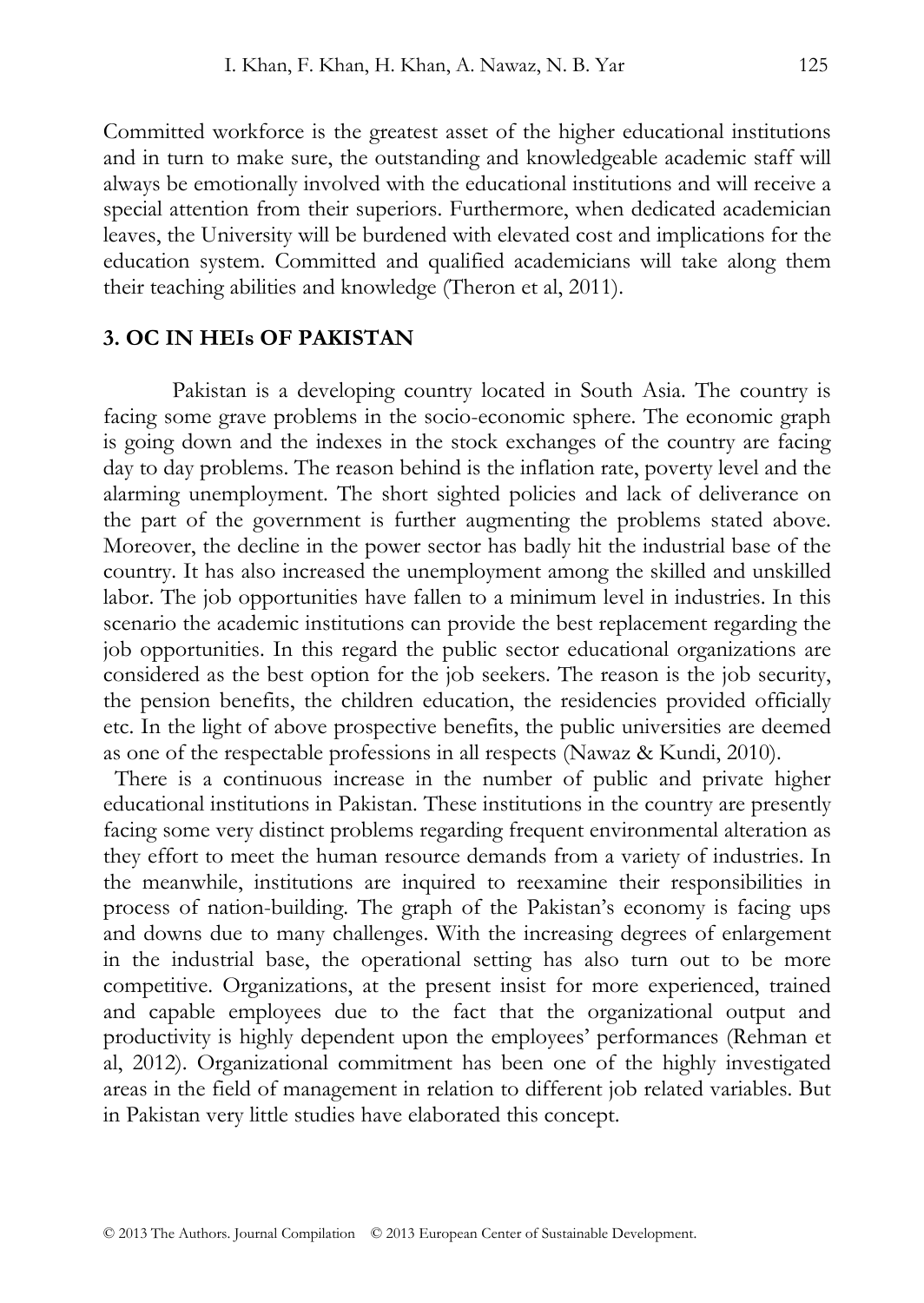A variety of researches identify numerous factors, affecting organizational commitment among the workforce. But the current study emphasizes its relationship with demographics and organizational commitment of the public sector employees in the higher educational institutions. It deliberately makes possible for educational institutions of Pakistan in shaping the level of organizational commitment among their workforce in comparison with the work motivation and the overall job satisfaction (Warsi et al, 2009). In Pakistan, the organizations employing academic professionals are looking for policies which can promote organizational commitment among the teaching professionals. Numerous factors have an effect on organizational commitment but current study focuses its relationship with demographics. Therefore, consequences will help the organizations to plan strategies which can encourage organizational commitment in academicians to sustain their services in the concerned organization (Malik et al., 2010).

 Universities must provide favorable environment to their workforce those which may cater the faculty requirements in order to attain their commitment (Ishfaq et al, 2010). Though, to the most excellent awareness of the researchers, a little study have concentrated on the role of different job magnitudes on organizational commitment of the teachers particularly in the background of public sector universities in Pakistan. Consequently, the study intended at determining the impact of demographic on university teachers' satisfaction with job dimensions on organizational commitment in public sector of Pakistan. In addition, its objective was to investigate that to what extent these teachers are committed to their universities and satisfied with their job in relation to their personal attributes. In this study, an important contribution is to increase the volume of knowledge on organizational commitment of university teachers employed by institutions of higher education in the developing country like Pakistan (Nawaz & Kundi, 2010).

# **4. DISCUSSIONS**

The utmost priority to achieve organizational goals is to have a wellstructured organization. Furthermore, to maintain the stability of the organization, it must contain a well-built structure, mission and vision in view of organizational culture and standards. It may manifest elevated performance by functioning with competent and well committed workforce. Moreover, the achievement of organization is linked with "human" factor, which has the most significant place along with production factors. Commitment, faithfulness and contribution of employees to organizations provide a background for the accurate strategies and an accepted performance for organizations (Qaiser et al, 2012). Organizational commitment is the psychosomatic condition that shape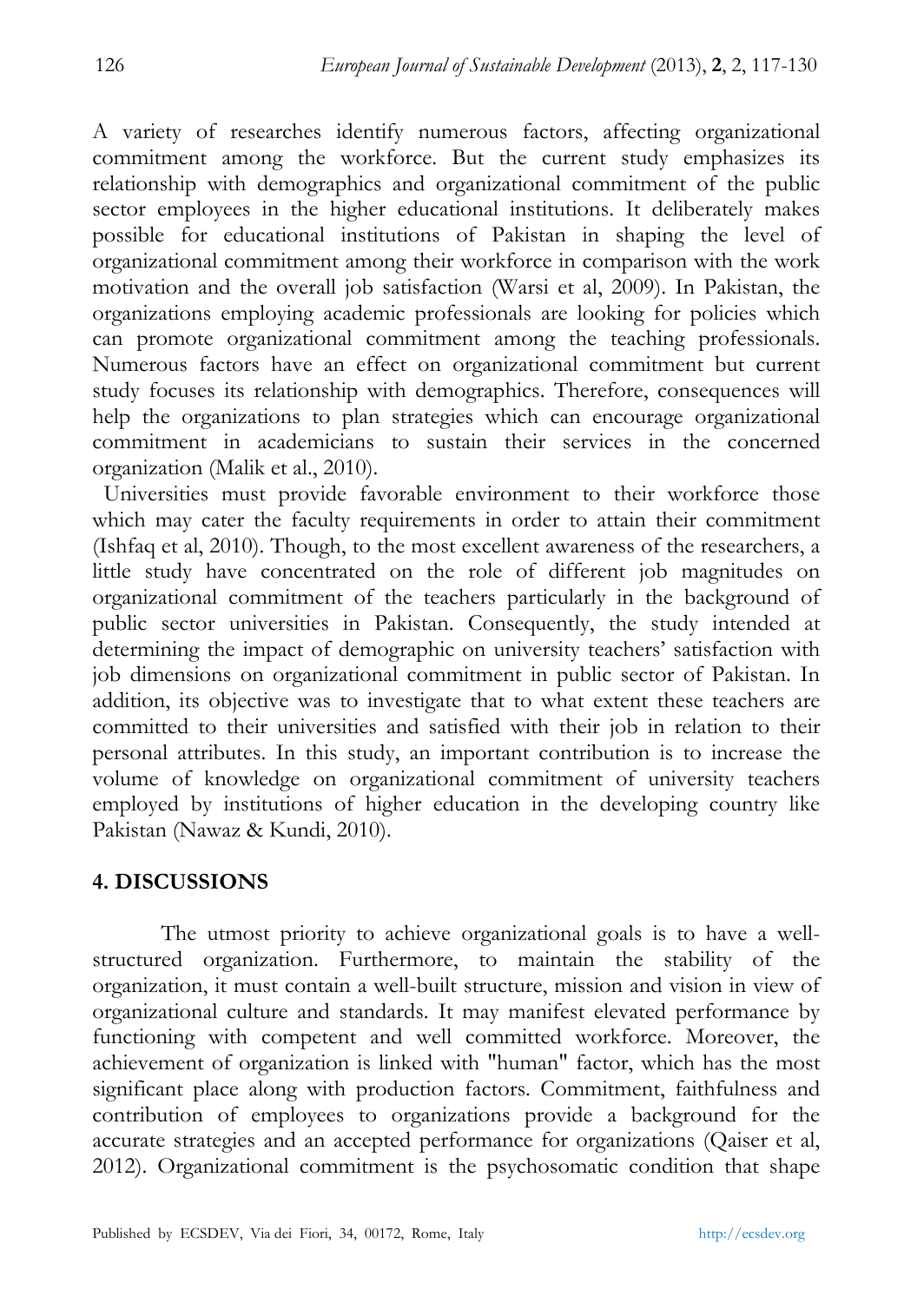worker's performance in organizations. It implies the intention of the workforce to carry on working in an organization or not. Commitment is considered as a work attitude reflecting employees' work involvement and intention to carry on his/her to work in the organization (Balay et al, 2010). It is most probable that the teachers, satisfied in every respect, will be more committed to their respective institutions, resulting in the higher retention level and decline in their withdrawal rates (Malik et al, 2010).

 On the part of the employee, the organizational commitment is considered as continuous phenomenon regarding feelings and the emotional attachment with the organization. It brings more stability which is further linked with the accomplishment of long-standing organizational objectives due to its broader implications (Perryer et al, 2010). Persistent endeavors, which constantly guide the organizations towards achievement, are only practicable when workforce is committed to their organization. Employee's commitment is an emotional linkage of a worker with the organization that depends upon the degree of worker's motivation, participation, faithfulness, and belief in the standards and norms of the organization (Qaiser et al, 2012). Organizational commitment is extensively explained in the management and behavioral sciences as a main issue in the association between workers and organizations. The workforce continues its citizenship in the organization and they enthusiastically wish to maintain their optimistic relationship with the organization and dedicate constructive endeavor to achieve the organizational goals (Rehman et al, 2012).

 Organizational commitment refers to the worker's perception for organization and continuous attachment to stay in the organization. Someone goes the extra mile with similar aim and intention by identifying their wellbeing same to the organization. Aims of organizations are to work with people with elevated commitment, through individuals who are strongly attached to aim and standards of the organization (Hakan et al, 2011). Moreover, the literature shows that the personal characteristics (demographics) also have a significant impact on the organizational commitment and job satisfaction of the employees, working in different sectors, particularly the workforces of the higher educational institutions in Pakistan.

 Literature gives the evidence that workers express variety of attitudes related to the factors of organizational commitment due to their demographic diversities. The research reveals that demographic factors play an important role in keeping the relationships between the research variables. The problems from the demographic point of view are universal. However, they have strong implications in the developing and poor countries than the advanced countries with high levels of education, financial equalities and availability of government services for the masses. In developing states such as Pakistan, the situation is not so promising in defining the demographic groups. Presently there are number of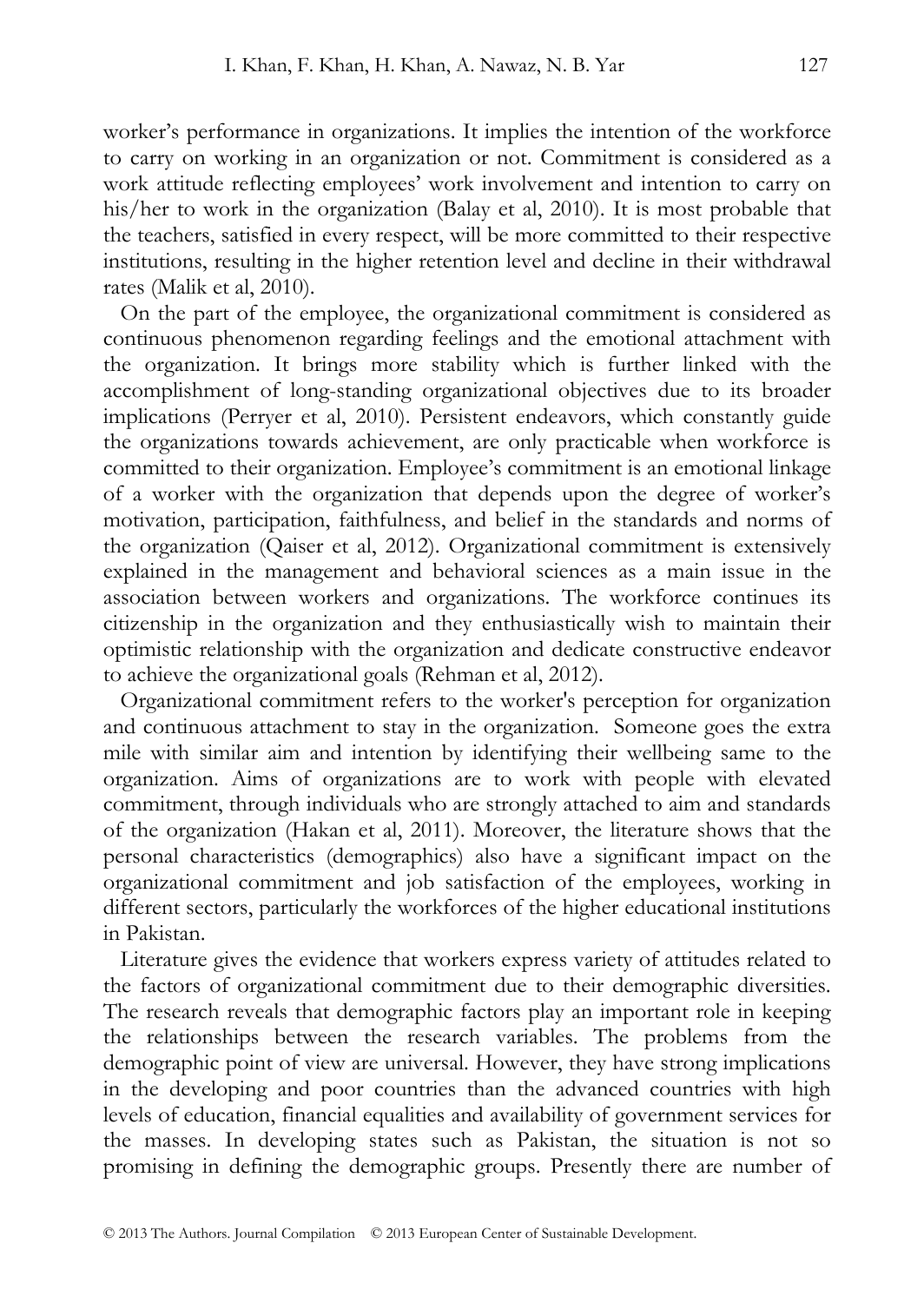such groups those which differ in many respect. Therefore, the understanding about these groups will yield the impact parameters about the characteristics of an individual leading to the development of organizational commitment in HEIs in a developing country which is the requirement to introduce successful educational workforce in higher education (Nawaz & Kundi, 2010).





# **Conclusion**

The government of Pakistan is the leading employer of the country like any other country of the world. The achievements of economic goals depend upon how successfully the public sector organizations are performing. The success of organizations in the long run depends upon the workforce. The workforce, sincerely committed to their respective organizations, leads to convinced behaviors such as intensively thinking about the objectives, possessing the intrinsic worth of the organization, undertaking risks for their organization and the wish to stay in the organization. As a result there is a prominent decrease in the rate of the employees' resignations and enhancement in their performances resulting in the organizational efficiency as a whole (Turgut et al, 2012).

 The three dimensions of the organizational commitment are observed to be the psychosomatic condition which characterizes the worker's association with the organization. The implication for the choice to continue or withdraw association with the organization is viewed as (a) willingness of an individual to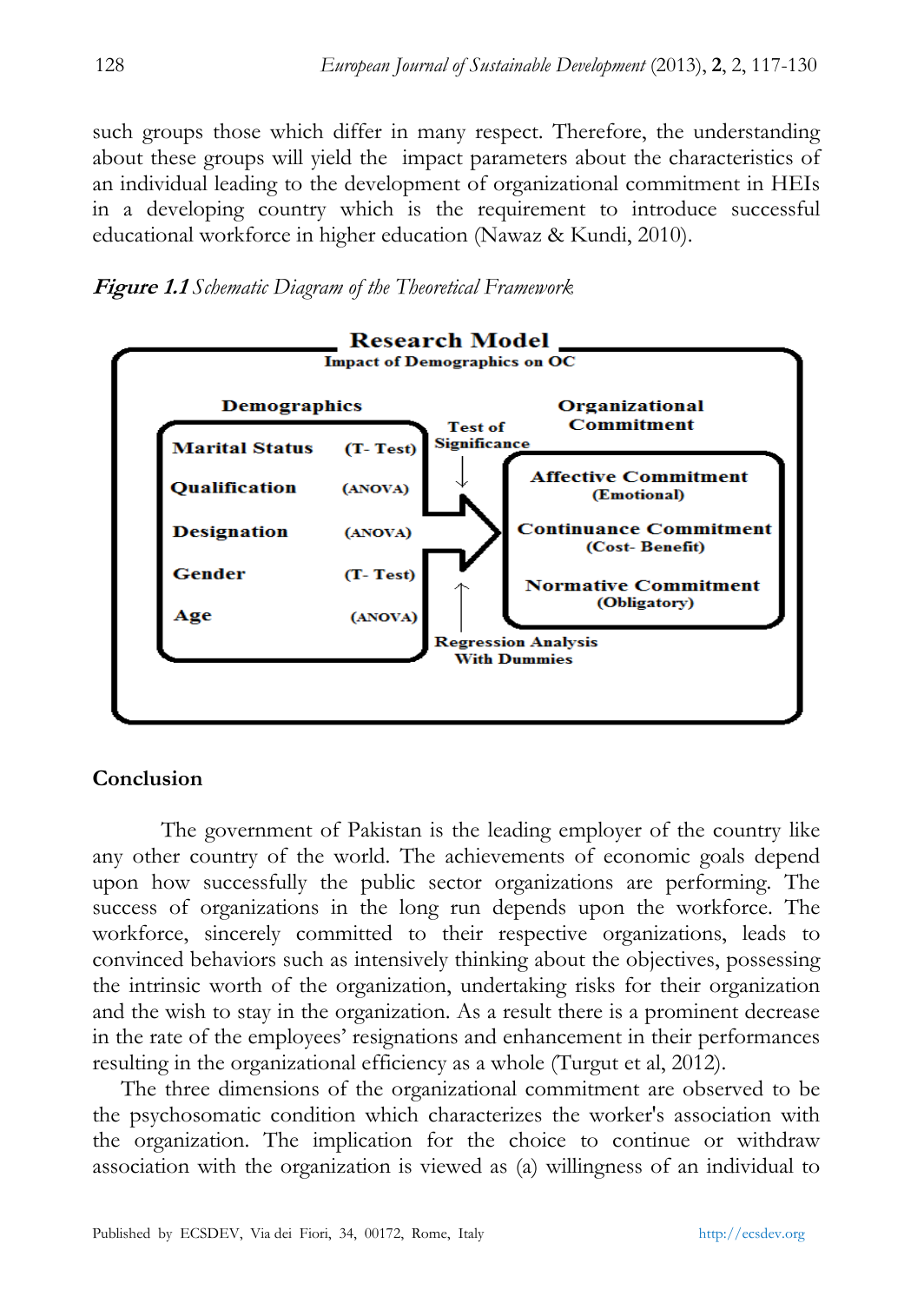recognize with and the wish not to leave an organization for self-centered interest or marginal gains; (b) willingness to put efforts unselfishly and contribute to the success of an organization; (c) willingness to make private sacrifices to perform beyond the usual prospects and to persevere, tendency to "assist" in difficult times (d) acceptance of organization's standards and objectives about the international issues (Isaiah et al, 2006).

 The end result of the study prepared on organizational commitment shows that commitment in this regard can be elaborated from the demographic point of view. It is reported that there is a significant association between the organizational commitment and the demographics. The literature shows that females are more committed than males in much respect and due to many reasons as well (Ishfaq et al, 2010). Though, the organizational commitment is not entirely gender based yet the age and the tenure have glaring importance and some sound effects upon the affective and normative commitments of the workforce. Furthermore, the consequences also revealed that married workers show considerably more commitment than singles. The marital status in this regard, plays a pivotal role in determining and developing the organizational commitment among the both male and female regarding their behaviors e.g. dedication, loyalty and efficiency (Balay et al, 2010*)*. Qualification is another most important characteristic of the individuals which affect their response concerning the aims and objectives of the organization they are attached with. Diverse opinions have been made about the employees following in the different age groups. Comparatively the younger employees, though less skilled, are more ambitious and the level of dedication is much lower than their elder counterparts. The working profile of an employee is strongly linked with the designation, he/she occupies. Each demographic characteristic discussed in the research comes up with the different degrees of impact upon the organizational commitment. Organizations can rely on the demographic characteristics of workforces to understand their commitment with the organization (Nawaz & Kundi, 2010).

#### **References**

- Ahmed, I. Nawaz, H, M. Iqbal, N. Effects of Motivational Factors on Employees Job Satisfaction a Case Study of University of the Punjab, Pakistan**.** *IJBM*. 5(3): 70-80, (2010).
- Akintayo, D. I. Work-family role conflict and organizational Commitment among industrial workers in Nigeria. *JPC*. 2(1): 1-8, (2010).
- Balay, R & İpek, C. Teachers' perception of organizational culture and organizational commitment in Turkish primary schools. *JWT.* 2(1): 363-384, (2010).
- Bashir, M. Jianqiao, L. Zhang, Y, J. Ghazanfar, F. Abrar, M. The relationship between High Performance Work System, Organizational Commitment and demographic factors in public sector universities of Pakistan. *IJRB*. 1: 62-71, (2011).